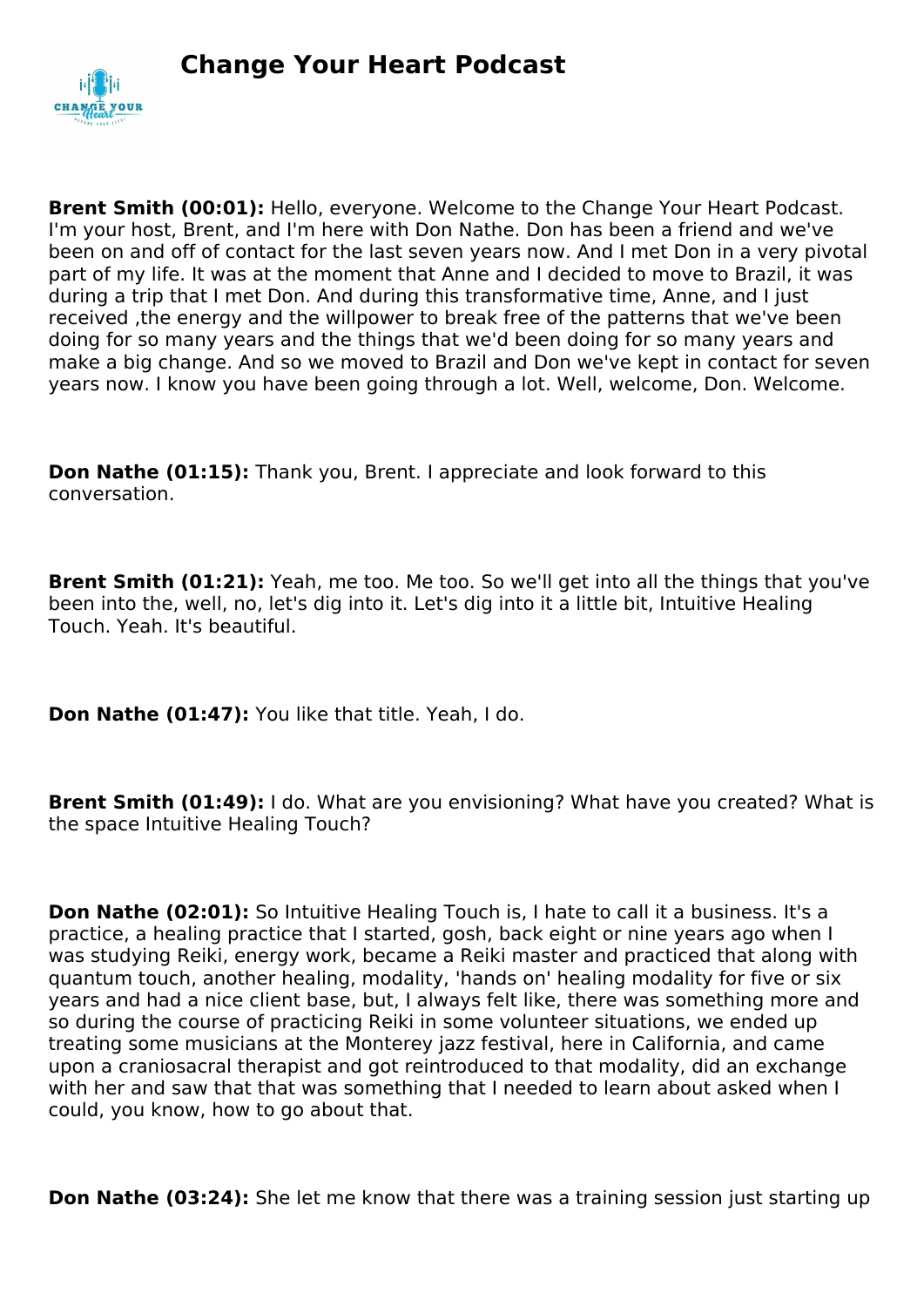that week. And so it was meant to happen. And I joined that class and after two years of study and training, I became a registered craniosacral therapist about a year and a half ago, something like that. So now that is most of what I do. I integrate a little bit of Reiki, some quantum touch and some other modalities into the treatment, but by and large it's craniosacral therapy that I perform. And what was it about it? What was the difference? What was the draw? Yeah, craniosacral therapy, focuses more on an external entity on a spirit spiritual basis for healing. It right away in the first chapter of the first book I picked up, it talked about an energy called the breath of life, which pretty much translates into an aspect of God, Source, whatever you choose to call the One.

**Don Nathe (04:46):** I tend to look at this breath of life as the nurturing component, the spiritual supportive breath that keeps everything that has been created, all of us, breathing and acting and healing in our, in this life. So when I started to read about the breath of life and that we, the notion that we are all being breathed, just like the universe is being breathed, continually, every living organism is being breathed, not by virtue of anything that it is, it is that we are generating ourselves, but by an external force, and I'm looking at movies of slime mold, protoplasm, and watching the fluid flow, 50 seconds in one direction and 50 seconds in another. And there's no, there's no heart doing that. It's all an external spiritual force. And it really fit with my with my spirituality. So it was a way to tie together my spiritual beliefs with the healing work that I was doing.

**Brent Smith (06:16):** Yeah, beautiful. You know, something I was really interested in, when you prepare for this work or actually, how do you prepare this healing space? I know for a fact, you're in Santa Cruz, which is a very beautiful area. And other than the location of just being an incredible source of energy and beauty, how do you set up your space?

**Don Nathe (06:53):** Well, the primary thing and this is a great intro. It's stillness, it's using that, that's my word for this conversation. And so in order to get into the right frame of, I want to say mind, but in the right framework to support the client to facilitate the healing, there's a whole alignment process, a meditative process that I go through to find my what's called practitioner neutral so that I can show up as an attentive presence without imparting any of my 'stuff' on the client. So that I can listen more clearly with my hands, with my heart, in a non-intrusive way so that I can be just that witness and make bypassing the client's mind, be able to be present, with the body and with the nervous system so that the client can then release any stored up trauma or inertia that they're carrying from a psychological trauma or a physical trauma. So it's about becoming still. And so meditation helps but just setting that intention to be aligned.

**Brent Smith (08:36):** That's so nice. So a cleansing, just a cleansing and you called it a practitioner neutral. And anything you do with your space?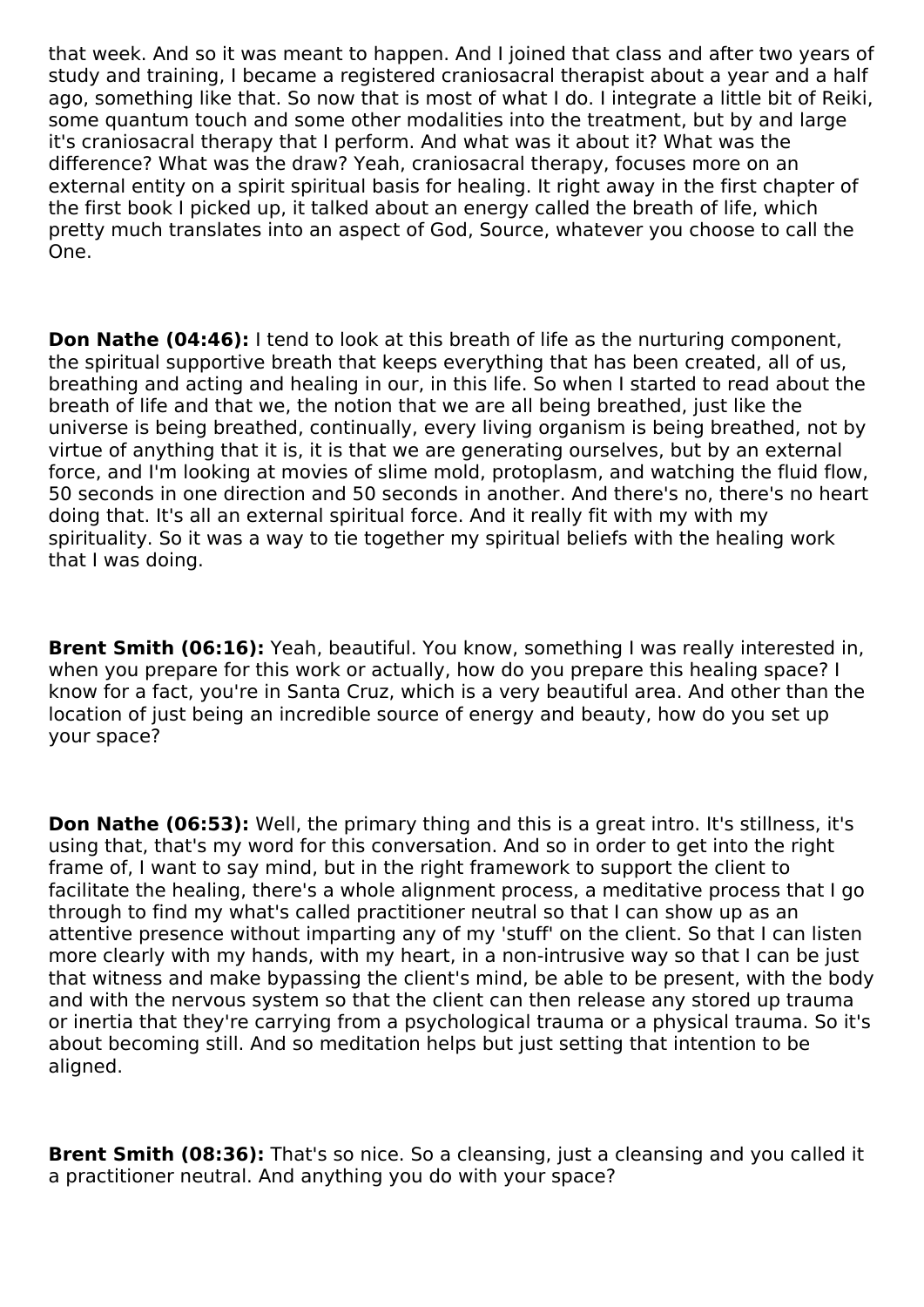**Don Nathe (08:49):** So my healing space here that I'm sitting in, so this is my little healing temple. I try to make it a safe and comfortable place for the client to arrive so that it's very comfortable, lots of space to sit, to talk about why they came, what they're bringing with them that day that needs to be worked on. It's open to a little green belt of nature. So it has calming, natural view as well. I do put on some soft music and, light some candles and go through a little meditative relaxation process to help them fully arrive and feel safe on the table.

**Brent Smith (09:55):** Stillness. What made you come up with stillness?

**Don Nathe (10:00):** For my word today? I think it's a very central, it's central in so many ways. but it is crucial to the healing process. So, finding that, that zero point that zero point of energy field, finding that, place where that's absent of any agitation any, thought you know, any mind interference, is crucial to allowing the body to repair and regain its intrinsic health. We're all born and live with a divine blueprint that our body is continually 24-7 trying to return us to no matter what we go through and what we put ourselves through, stressors and agendas and, all sorts of traumas that we introduced to ourselves. There is that intrinsic health, that's always present, that our bodies, as amazing healing machines ,are trying to return us to, but it takes moving out that interference that, and thoughts.

**Brent Smith (11:44):** Yeah. That brings up. That sounds great, Don, how do I, you know, I'm moving and I'm working and I come home and I got the family and I, you know, what is that that I'm looking for? What is that stillness, where, where, how would I even start with finding it?

**Don Nathe (12:06):** Find yourself a place that you can, that you can, even if you have to turn your back to the room and find a corner,. If you're living in one room it's a little harder, but most people have a space that they can meditate. And I know you, I know you do meditate and do prayer and so it's, sitting down with that, with that intention and asking the Source, the universe to support you in isolating your being from all external noise and interference and the power of your being is such that the, you can command that. It's really, the interfering energies, muscle Bay, your intention and your prayer. You have control of your space and you can, and you can create a bubble that is impermeable from all interference. If you, if you will that.

**Brent Smith (13:26):** Making the attention to just be still

**Don Nathe (13:31):** Create a space and make that intention. Yeah.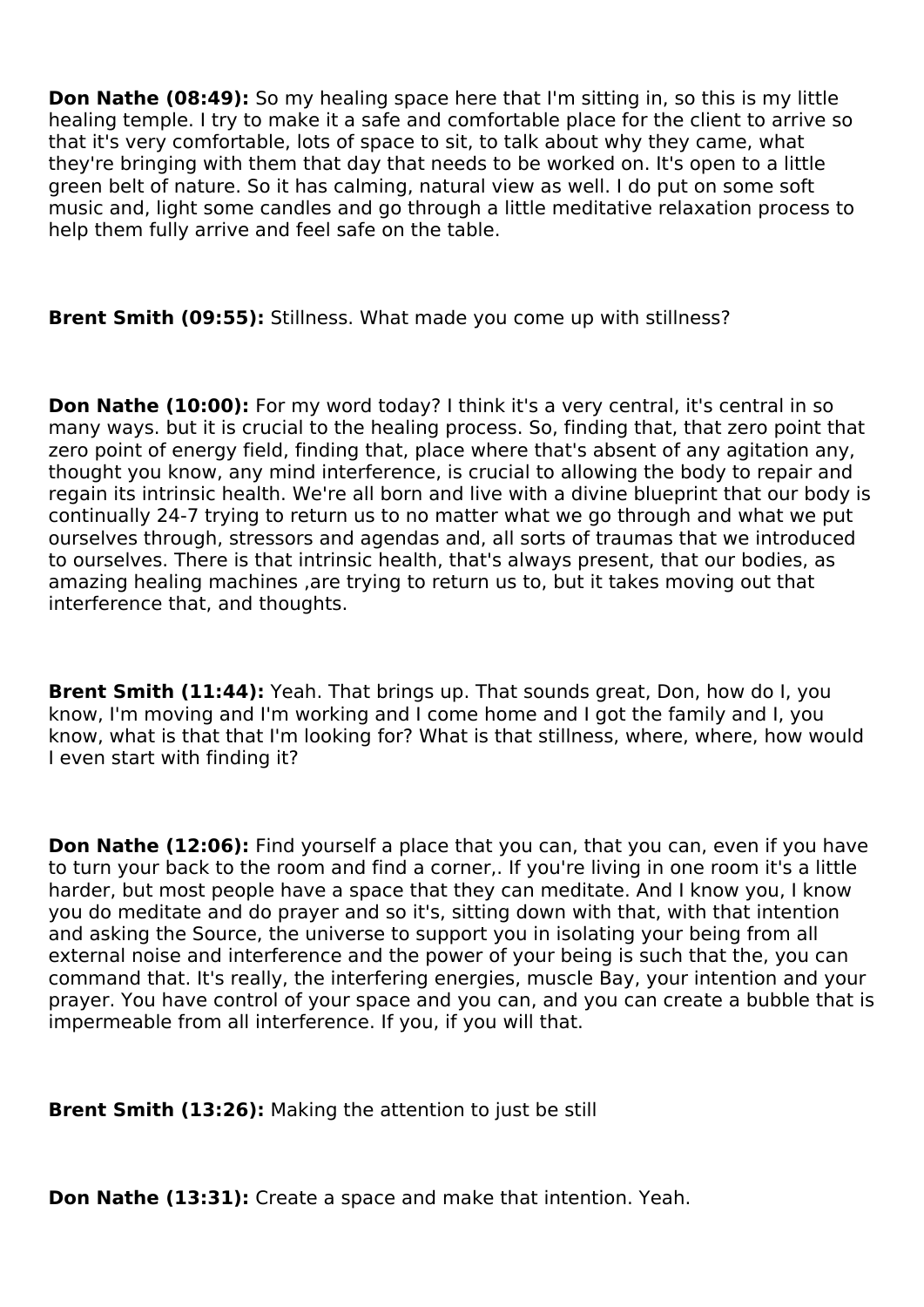**Brent Smith (13:34):** So then when I am still, what am I, what am I feeling? Where am I going? What am I feeling in that stillness?

**Don Nathe (13:49):** Well, that's, that's kind of up to you, but I'm going to say that stillness is a portal to everywhere, to the Divine. Really, if you, if you can get into the stillness and move into your higher self, your spirit, your soul, then you are connected to all that is. And you're also connected to every other living being. And through that zero point through that stillness, that divine, still point, we all have it and we can instantaneously be linked to every other being on the planet, but it also more broadly can, connect you to all that is... Source energy. That's the portal in.

**Brent Smith (14:58):** What came up a few times in my head, as you were talking about that, is community, is family and, just being part of something bigger. I know family is very important to you and the, how do you experience community as we work towards, after the COVID and as we go forward, do you see things changing in that way?

**Don Nathe (15:34):** I think a lot's going to change, I think a lot has already changed. I don't believe that we're going to be going back to, the old normality. This has been, it's been a curse and a blessing. I think, I like to focus on the blessing of what all of this has created in terms of slowing down, in terms of cleaning up, and, having more space, more space to go inward, space to create. I think you're, you're experiencing that right now. Yeah.

**Don Nathe (16:28):** Um, so in the future, I think it is going to be different. We will cherish, I think the connection even more, I think humans are made to hug. I think this is, that part will return, you know, we will get to where we feel safe, being around loved ones, and less in fear, I think, I think the fear has been, you know, for some useful purposes has been, heightened to try to get more people to comply. But I think, as that fear diminishes and we more better understand the disease itself, the virus, then we'll be able to more fine tune our interactions with people. So, I still, I'm fortunate to live with a beautiful partner, Lisa and we are able to have more space to do meditative practices.

**Don Nathe (17:40):** I'm in other meditation groups on zoom. And so it is an opportunity to, again, go deeper within and find out more about who you really are and why you came. For me, coming into my second career here in in this past, since my, since my wife of 42 years left her body about 10 years ago. I went from being a Silicon Valley executive to a healer. It was an opportunity for me to finally find my divine purpose. So I'm convinced that one of the main reasons I came to the planet this time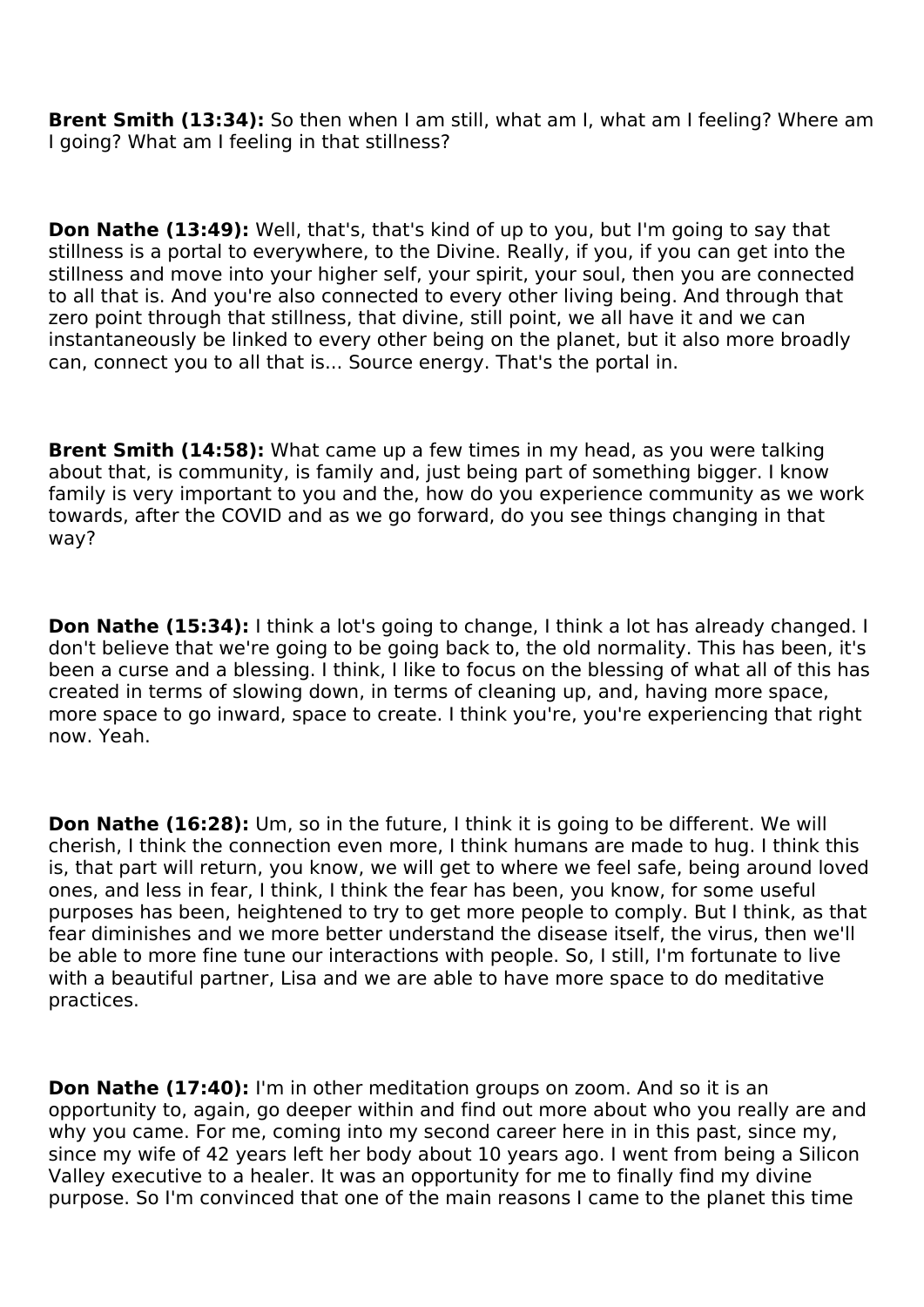was to be a healer and I can feel it every time I have my hands on a client and feel as if I'm holding their soul in my hands. It is, It's divine joy.

**Brent Smith (18:50):** Yeah. That's an incredible way to be creative and feel your passion and just the, the reason that you're here helping others. I really think that it's, it's turning into a world where there's no one person has an advantage over the other. It's everyone has their ability to help each other out to give this little tidbits of knowledge and to just help each other. There's an abundance for everyone. I'm feeling more and more as this time is going by.

**Don Nathe (19:27):** And then you said it, nobody has anything on the other. Everybody has something to contribute.

**Brent Smith (19:34):** I felt that when you were saying, when you were talking about how you felt working with a client and where do you see, where do you see it going now? Where do you see your purpose and your draw? Do you see it more going virtual? Do you feel like you can do these works over zoom with these tools that we have now? Or is it, do you really enjoy the one-on-one personal hands on?

**Don Nathe (20:11):** Yeah, I apologize if my Internet's going in and out, not sure. I much more enjoy the in person treatments. It feels like I'm better, lost you hear me? Okay. I'm sorry. I see a message come on here and it said you've lost internet. Um, yeah, I feel like I'm much more capable of listening, to the clients' systems, in person rather than remotely. I have, used remote technology in the past , telephone and Zoom for people who can't get here and are in a lot of pain and have had some degree of success with that. So, it's a nice tool to have in an emergency when somebody is on the other side of the country.

**Brent Smith (21:20):** I wanted to talk to you about Love Letters for Humanity. I read it on your website. And I was wondering about the process, how this came up, what were the circumstances when you decided to write this down or to say this?

**Don Nathe (21:44):** It's hard to explain. I was just inspired to do automatic writing. I'd been reading about it, studying about it and wanted to experience it. The first automatic writing was when I wrote the song, you know, Remembering the Agreement. That was the first thing that I did. And it's just a process of going into meditation, asking to be downloaded with the information that my higher self or ultimately Source wants to communicate through me. And I sat in meditation, asked for that to happen and listened. And the things come in bursts, a little, three word increments, or maybe just a flash, sometimes an image that you need to translate and write down. So it's process of writing as fast as I could all the information that would come down and asking Source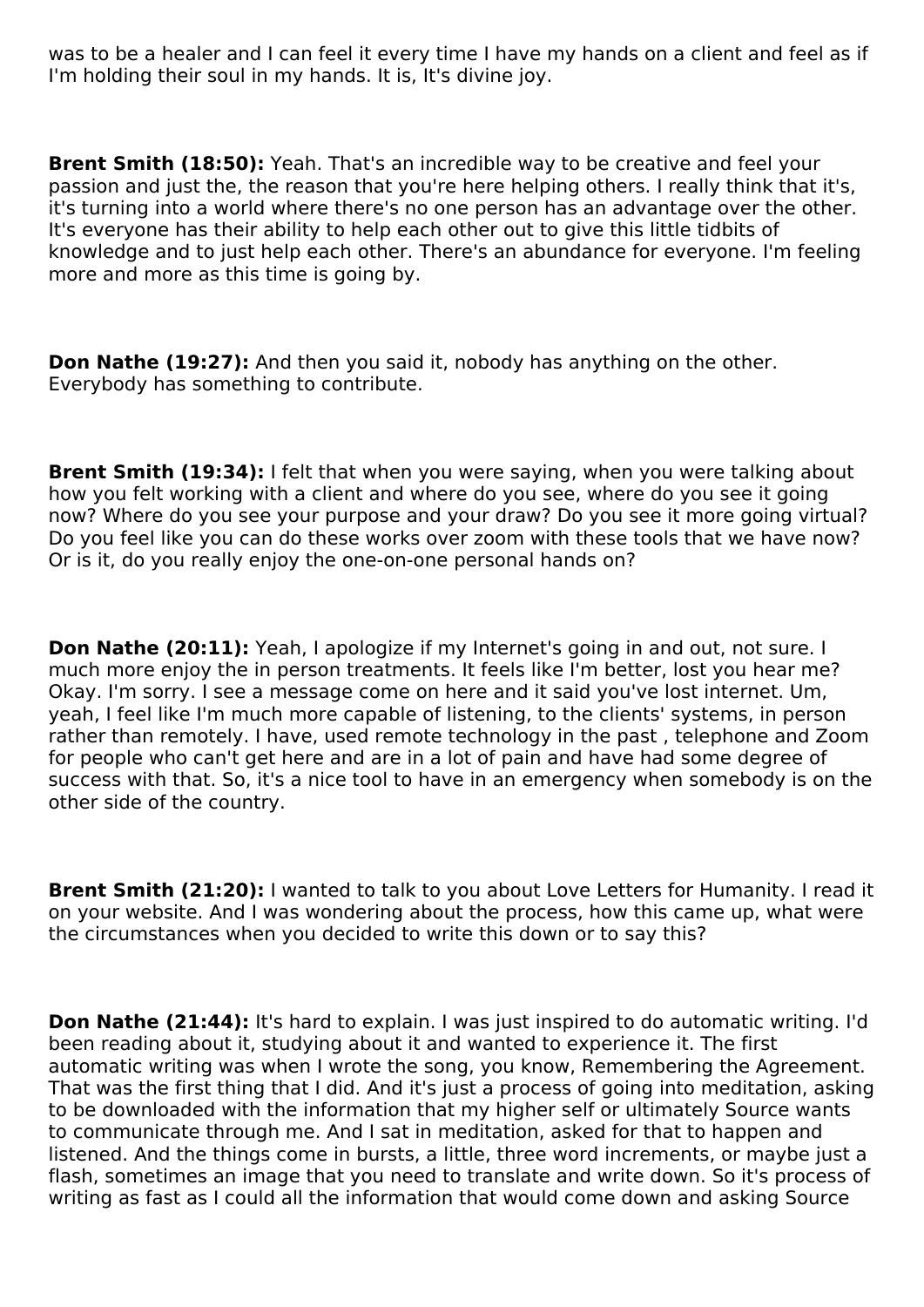what is humankind needing to hear right now? And, so once I have written down all of the, bursts of phrases and critical elements, then I'll go back and make complete sentences out of them. So that's the process.

**Brent Smith (23:26):** I feel like I've been able to be able to write things more smoothly, like things have, I guess I've been using my intuition more, or my just automatic writing in a way, I don't know much about automatic writing, but it feels like I'm able flow a little bit more. And is that sort of the, the idea of it? It's just, it's a way of connecting to.

**Don Nathe (23:59):** I think that people have talked about being inspired when they wrote. In the past, automatic writing is, something that various people have specifically labeled it, but it's just opening yourself up to be inspired from something greater than yourself and to write it down as you hear it.

**Brent Smith (24:31):** I feel like I've been able to write more lately too. I feel a bit more, I guess, connected, like you're saying, or I feel like the flow is better. Yeah. I also thought that it was very important to start writing things down more, as far as journaling. I haven't gotten that far as far as journaling yet because it's, for some reason it's a very difficult thing for me. But if it's little notes, if it's something that I'm watching, I write a comment about it. I've been really trying to, if I watch something on YouTube or something to really, to make a comment of something that I enjoyed during the show and for some reason, it amplifies what I thought was cool with it or just, or the positive in it. And so that's, that's, as far as I've gotten with.

**Don Nathe (25:34):** What I will tell you is that once you start writing, it just flows, and then you look at what you wrote, you'll be amazed. You know, I was thinking, who wrote this, you know, it wasn't, it wasn't Don, but it was my higher self. Some, you know, my consciousness, my larger self, if you will, that came with this message. And it was pretty, it was very cool. So I ended up doing it three times. Because every time something new came in and after I wrote the third one, I felt I felt done for awhile. Maybe I'll do it again, in the future.

**Brent Smith (26:20):** What I was thinking with it and your other posts. I was really seeing a book in the future. Anything like that?

**Don Nathe (26:30):** Well, that's ominous.

**Brent Smith (26:32):** It's ominous. It sounds big, but have you considered it?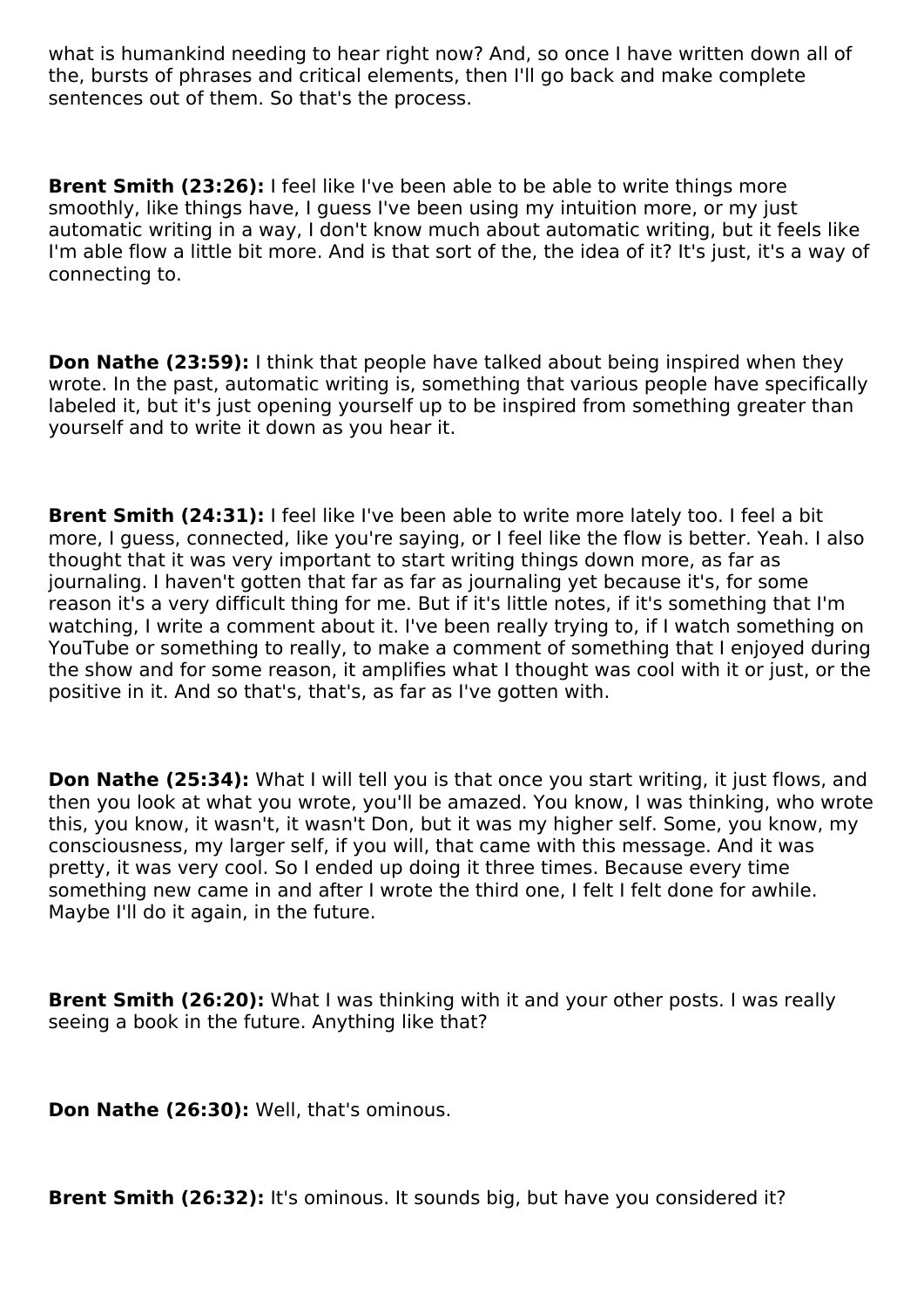**Don Nathe (26:37):** You know, I think if something happened where I had enough of those downloads to make it a book, I'd staple it together and publish it or something, but I think it's not a you know, writing a book is not a passion or a dream that I have right now. It feels more, that would feel more like a stressor, you know, to get it out and get it done. But that's what I like putting it on my website, intuitivehealingtouch.com, you know, and just letting people see it that way and adding to it as time goes by.

**Brent Smith (27:21):** Not getting out of your stillness. You can't put those stressors on you, but how do you, I think we got cut out during that part, but how do you see things as you move forward and what you're going to be creating and what kind of community you want and who you want to gather together? There's a lot of questions all in one, but who do you see your, who do you picture your community, the people you're with as you move forward?

**Don Nathe (27:51):** Well, I am a part of a community here, in California, in Northern California. And I see that circle growing. We have, you know, small groups that meet and we have great exchanges about spirituality and evolution, consciousness. I'm really quite satisfied with that. At the same time, I like the word of mouth, about my healing practice getting out so that I would love to stay busy, and get back to the more of the schedule that I had before Covid arrived. Then to do more writing and put more on my creative expressions page and, and invite, invite feedback. So I I'm quite happy at this stage of my life to just have those aspirations.

**Brent Smith (28:54):** What do invite feedback? That's an interesting one, isn't it?

**Don Nathe (29:06):** I mean, I'm open to a conversation about, things that I write. I'm not looking for, you know, somebody to agree or, or start an argument about it, but just to, I'm interested in other people's thoughts about what I put down, and, I trust the universe will, provide me with, useful, you know, feedback from different conversations.

**Brent Smith (29:42):** Different ways of thinking about it. I think it's very similar to this podcast and what we're doing here. And it really is just bringing up different things, just bringing up different ideas and, and just talking about it.

**Don Nathe (29:58):** There's no one right way of doing anything. You know, we all come with our unique, we're all unique expressions of soul consciousness, you know, we're all, we're all one. And at the same time, we're all, we all have individual perspectives of how we see the world and, how to make sense of it. And we're on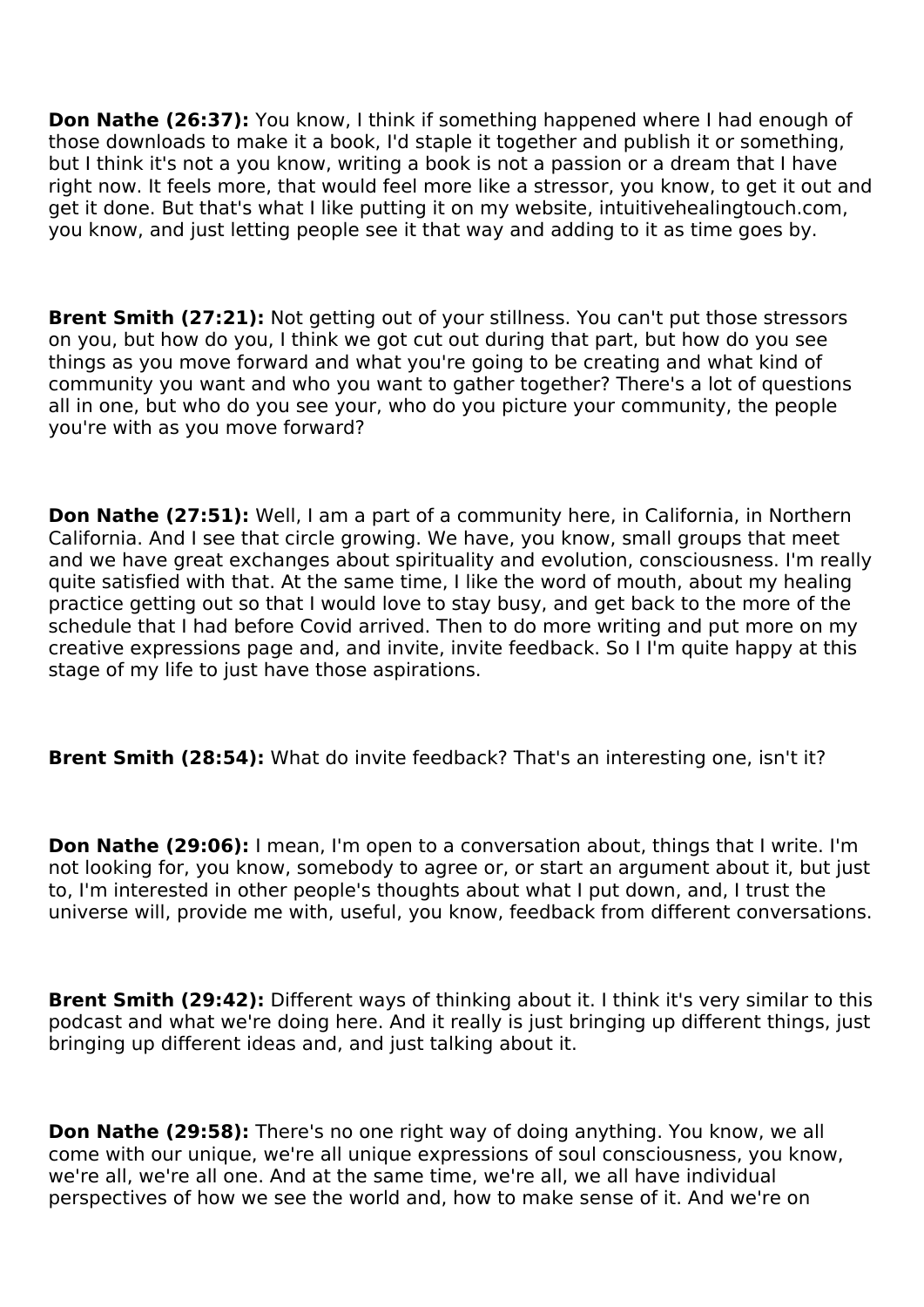different journeys, different paths, all circling back to be one again, in a kind of, kind of the melting snow, we're all individual snowflakes. We all melt back into the same stream. And then we go through the process again and, become unique pieces of water that once again, joins the body of water flowing out to the sea.

**Brent Smith (31:01):** It's really nice. It's really nice being with you. It's really nice being in your energy. And when we connected last week and with Anne, it was so wonderful to see your smile, to see you really lit up. And I remembered when we went to go visit you in Santa Cruz, about five years ago, how it was, you took us around, you took us a walk down that path, and you were, you were proud of what you created. I mean, you just like you, you lit up and I saw you lit up again and it's just so nice experiencing that of when you're able to share. And when you're able to experience something with someone else, it's really nice feeling being with you.

**Don Nathe (32:02):** Same here. I'm so glad you're doing this, Brent. I'm so glad you're here. restarting again, to do this. I missed listening to your broadcast. Thanks for, thanks for stepping up to do this. Yeah, I love it here in Santa Cruz. I hope to never move. It really matches my energy and, and, climate wise, it's perfect. It's a beautiful place. So I like being here and I love doing what I'm doing.

**Brent Smith (32:37):** Thank you so much for the compliment. I am very excited to do this again, and it was so awesome for you to be part of that before and when life takes a different way and you just, you have different priorities and different, different thoughts. And this time has really got me back to feeling again, that I'm here for something more. I'm here to, to really start sharing and being with more people to really just getting out the door, I guess.

**Don Nathe (33:19):** Yeah, that's what I meant about that divine purpose. You know, when you feel, when you're on purpose, you can feel it in your bones. You can feel that surge of passion and energy that says this is what I'm here to do. And, that's the experience I get in my healing practice. And I know that you light up when you're doing this particular work. Now this is this phase of your divine purpose.

**Brent Smith (33:51):** It's almost like a stillness, but it's a little bit more, a little bit more action. Yeah. Yeah. When you're able to help somebody, do you feel that stillness?

**Don Nathe (34:06):** Oh, yeah. Oh yeah. And you know, stillness is, I'm thinking about that along with something that, Anne said the other day in one of the broadcasts, this stillness is not empty it's.so, it's this, it's this void that is full of potential. It's, this, it's this void from which everything emanates. You know, it's, it's where the Breath of Life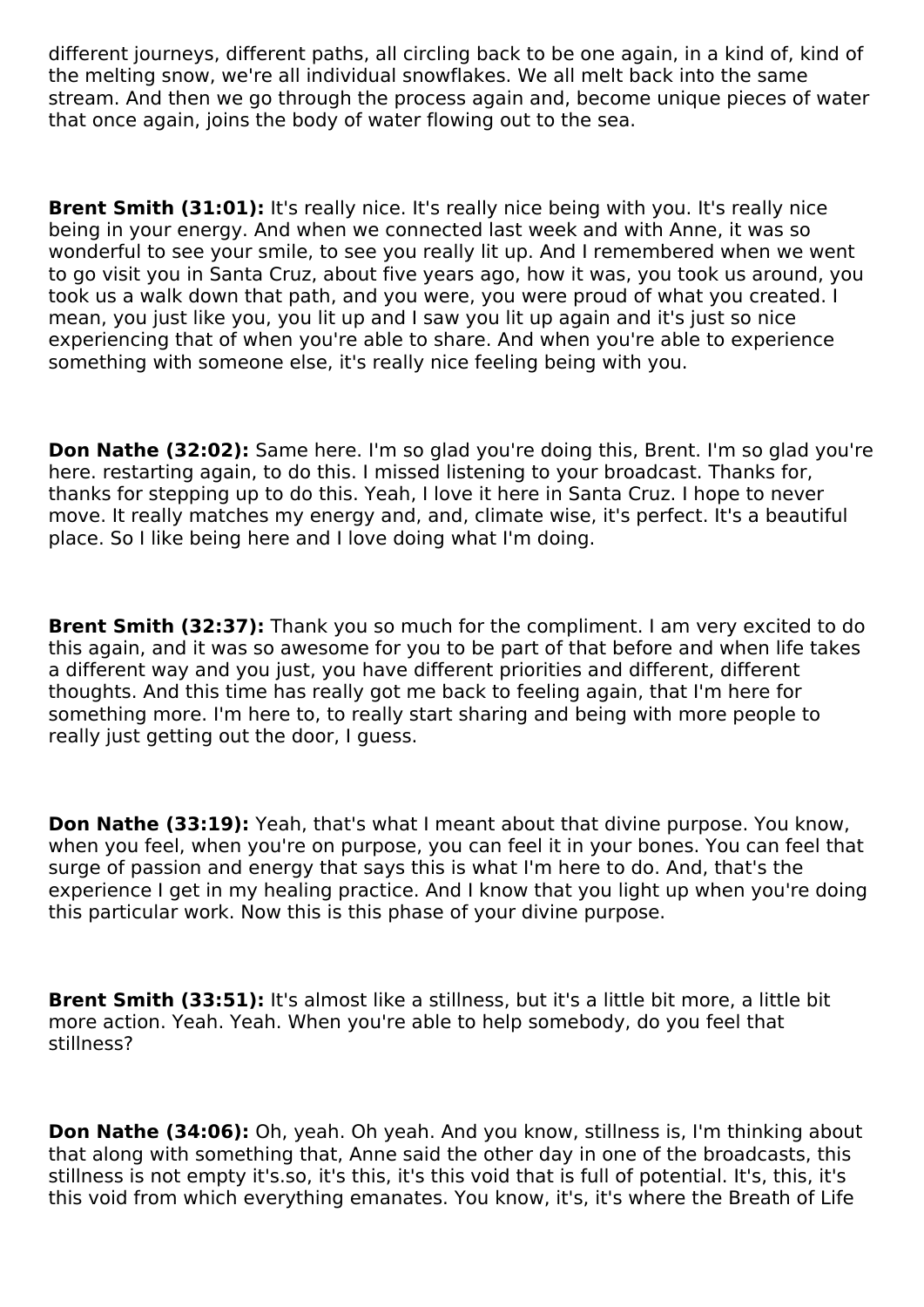comes into being. And so it's a dynamic stillness, if you will, it's full of dynamism. Even though it appears to be void of any stimulation. It's, it's full of that potential to move to the next thing, to create a new star, you know, from nothing, from anti-matter, you know, all of a sudden, you know, something something gets created.

**Don Nathe (35:23):** So yeah, so when I practice and feel that stillness it's like a meditation for me and this whole practice, I'm so blessed and grateful to be able to be doing this work in my life. Every session that I participate in, it's like a deep meditation for me. So when it's over, I feel as healed as the person on the, maybe more, as the client on the table. So it's really, it's so right, and it's such a blessing for this, for me to have this second career, you know, and to have it be more purposeful, you know, more on point for me in this, in this lifetime.

**Brent Smith (36:18):** Do you feel that now that you've really started working with people and helping out that you have needed more help from the outside, or has this been sort of your therapy? I know you just said that it's very therapeutic for you and healing for you when you go through this process with people. Do you feel like you have to go find, find help more often now?

**Don Nathe (36:50):** I receive bodywork. It's very therapeutic for me to do that. I do receive craniosacral therapy, from time to time, massage therapy. And, I would say that it is, it does, it does take care of that need in a lot of ways. It is therapeutic for me to perform the sessions. So there's, I feel more calm, you know, afterwards, so it really is like having a session myself. So, it's very, it's very, it's very nice for me to find this occupation, you know, this path.

**Don Nathe (37:50):** So yeah, I'm not aware of being, overanxious or, you know, going crazy, so I need to go seek out a healer to calm me down. You know, again, I'm blessed to be living with a healer and so if I'm ever in, out of sorts, I've got some kind of attachment energy on me, that is not me. I'm not acting like myself, boy, she can spot it in a moment and, we'll sit down and, identify it and go into meditation and ask to release those misaligned energies. Those attachment energies have decided to hang out in my field to make, you know, just to tag onto some, fear or anger or, you know, some misaligned emotion that is not me.

**Brent Smith (38:59):** I feel very similar having Anne with me, she's a powerful healer and I have this ability to, I'm able to bounce things off her and to really go through things with her sometimes, or a lot of times, I feel like it's a lot for her too, to feel like she has all her stuff going on too, but also dealing with, with my things that I'm like bringing her into. Do you feel like that at all with Lisa or do you feel like it's.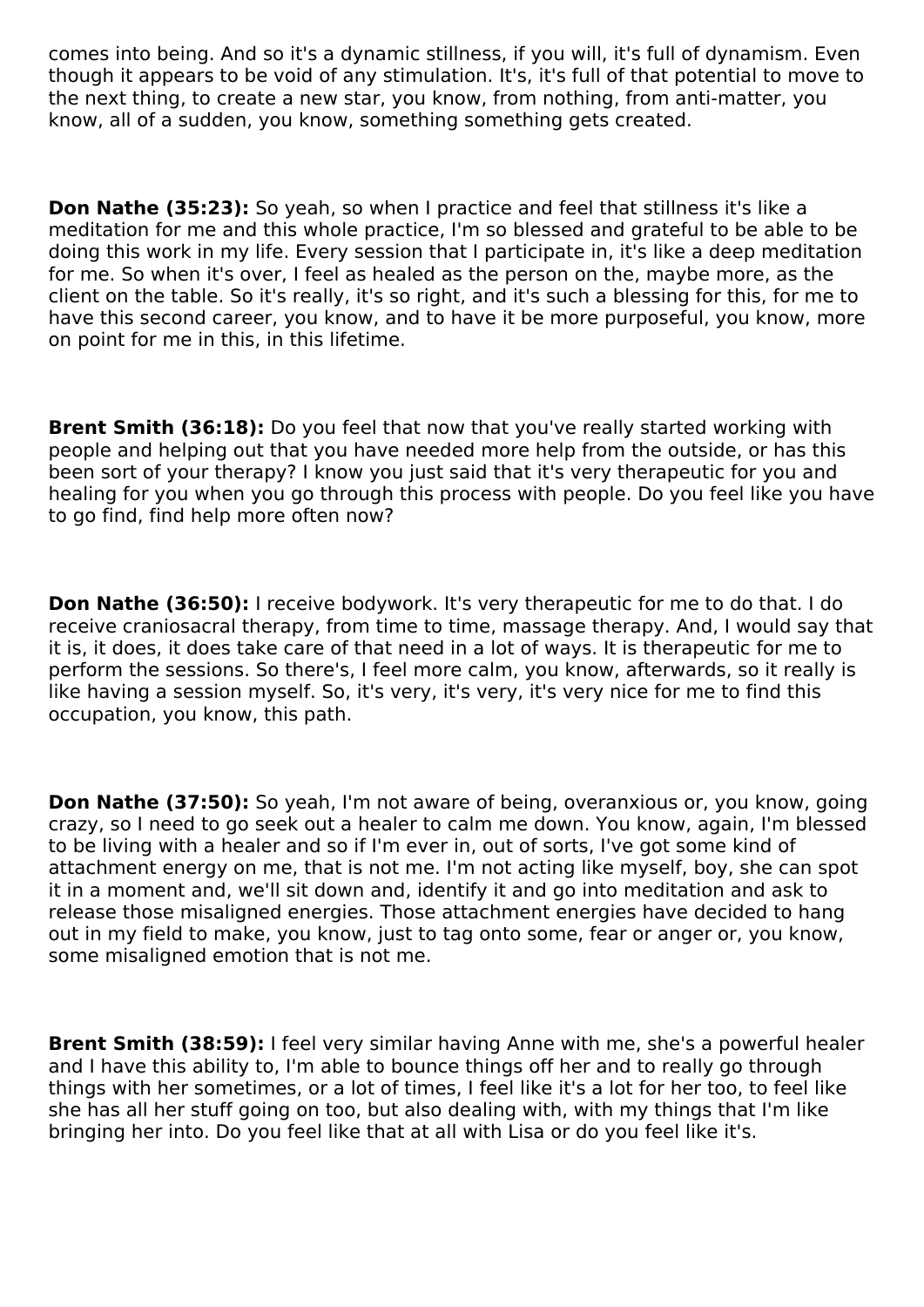**Don Nathe (39:38):** Yeah. And I think, you know, don't sell yourself short. I mean, there's a reason you guys are together. It's not just to take care of Brent. I'm sure she's getting a lot of healing back from you and a lot of feedback, good feedback, when she's out of sorts or what have you. Yeah, so yeah, it's the same with Lisa and I, there are, we are able to, spot in each other when things are misaligned and be able to talk through it. You know, there's nothing to.

**Brent Smith (40:16):** They're more gentle ways than we have in the past.

**Don Nathe (40:22):** Probably, yeah. This is probably true for you and Anne as well. There's nothing that Lisa and I can't talk about, and it's so good to hear myself say that, you know, there's, there's nothing, there's no holding back.

**Brent Smith (40:39):** I was wanting to say that as well, there's nothing that Anne and I can't talk about. It does feel good because it's, it's wonderful being at a place with your partner where that's, that's true.

**Don Nathe (40:55):** Yeah. Just to notice that, you know, we're just, we're just in these bodies, in these human space suits, you know, that we're really, you know, this consciousness evolving, ever evolving throughout eternity. And this time around we picked this sex, gender, this body size and shape. And we're just having an experience. We're just having a human experience, as a spiritual being, you know, a light energy energetic being. And so to notice your partner, as that, in that divine sense and that spiritual sense and not get hung up on the personality piece and start to get into where you disagree. Just to kind of like you were saying in one of your last episodes, just laugh at it, you know, say I'm the, I'm the best, most gifted guy. And you got to love me, you know, and, yeah, just to take things lighter and notice that we're all just going through this life, you know, walking each other home.

**Brent Smith (42:29):** I think that's a very important point is just, it's really trying to take things lighter, to move with more, ease, with more stillness with more just It's really, we're here for a purpose where we're here for a purpose. And we're things aren't, we're not here for things just to fall apart in the mall, just like the whole thing go completely right. So there's a little bit of ease with knowing that that we're supported.

**Don Nathe (43:04):** Just remember that we're here to have fun. We're here to have pleasure. And if we're not having fun, let's figure out why that's not happening and ask to be rid of it, you know, and by going to that quiet place, going into meditation together, if there, if your loggerheads, you know, butt heads just to sit down and meditate together and get into that quiet space and so much of it falls away. Again, from that place of stillness, all is love, you know, you can move into gratitude and love,